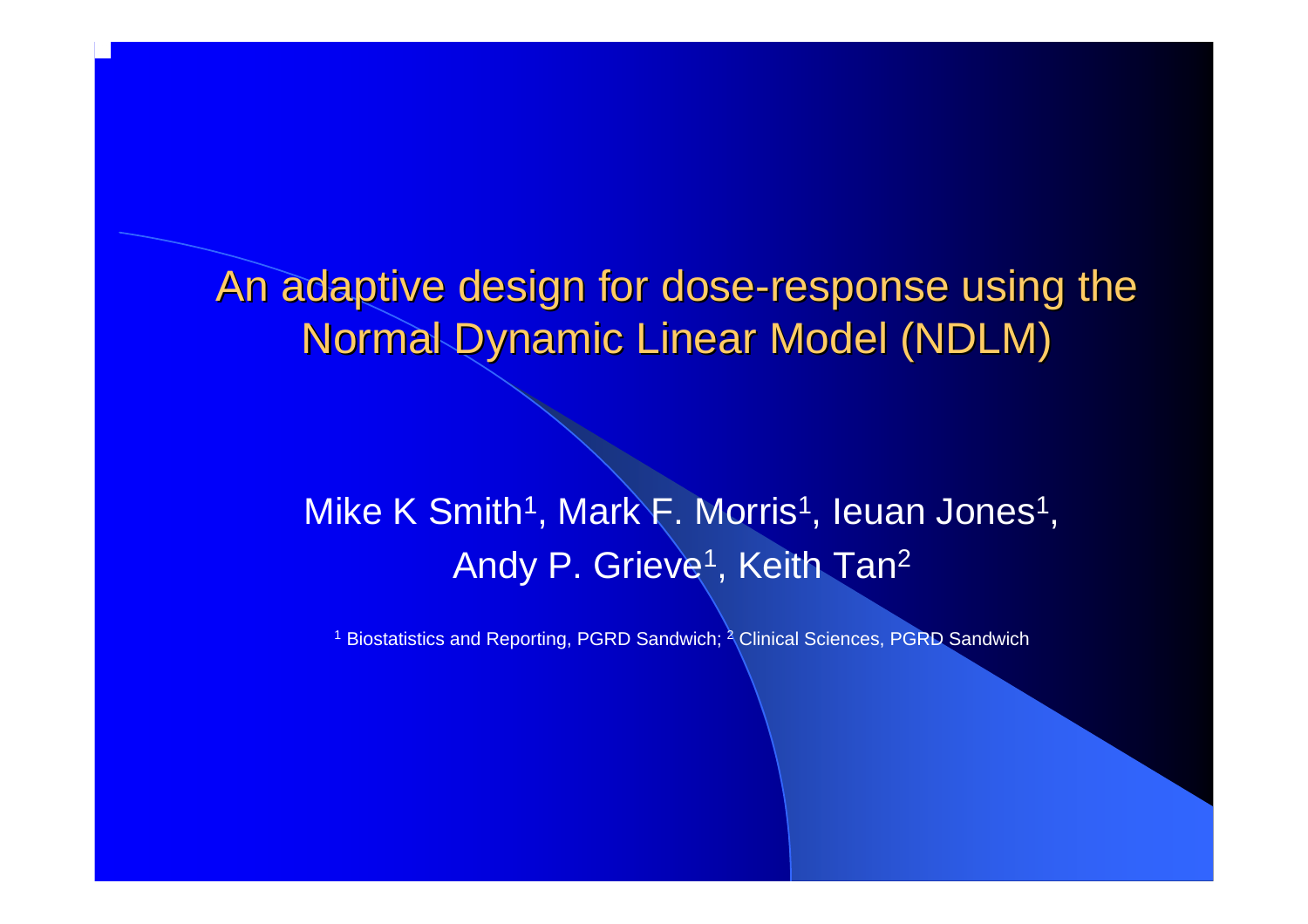# **Introduction**

- $\bullet$  Normal Dynamic Linear Models have been used in adaptive designs before at Pfizer.
	- ASTIN stroke trial
- There are often pragmatic reasons for simpler trial designs than fully adaptive ones.
	- –Parallel group, equal allocation.
	- Usually preferred from the point of view of study conduct.
- **We still want flexibility in modelling dose-response.** 
	- Potentially non-monotonic response.
	- Dropping ineffective doses
	- –Terminating the study early due to futility.
- Suggested approach for a dose-response trial using a VAS numerical rating scale endpoint.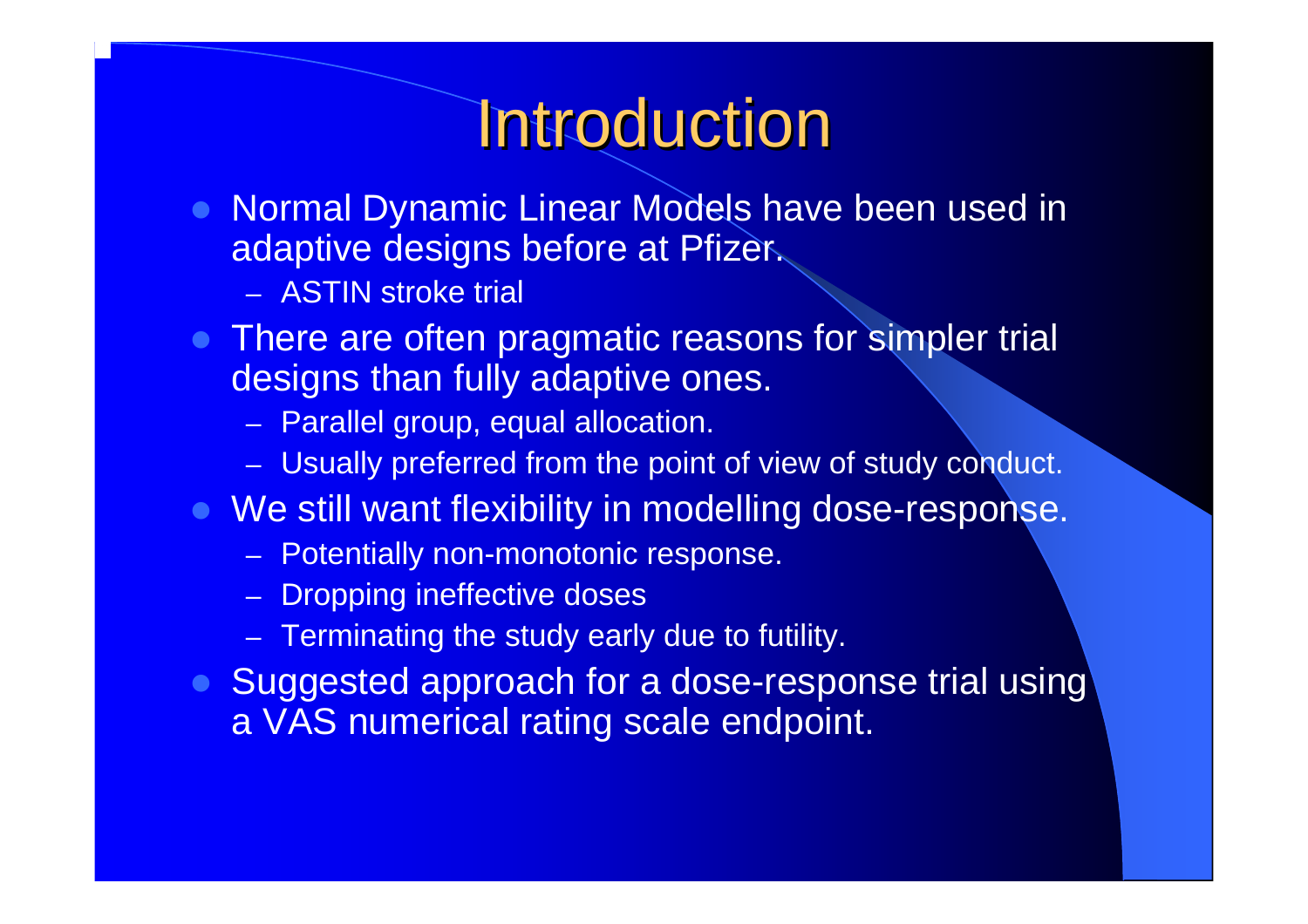# **Model choice**

- The NDLM has certain benefits as the doseresponse model in this case:
	- –- It can easily handle a wide variety of possible dose-response curves, including non-monotonic relationships.
	- **Links and State**  The dose-response may not be monotonic due to dropouts influencing change from baseline.
	- –– It is easily implemented in a Bayesian updating framework.
	- **Links and State**  Within this framework it provides direct probabilistic statements about many features of the dose-response.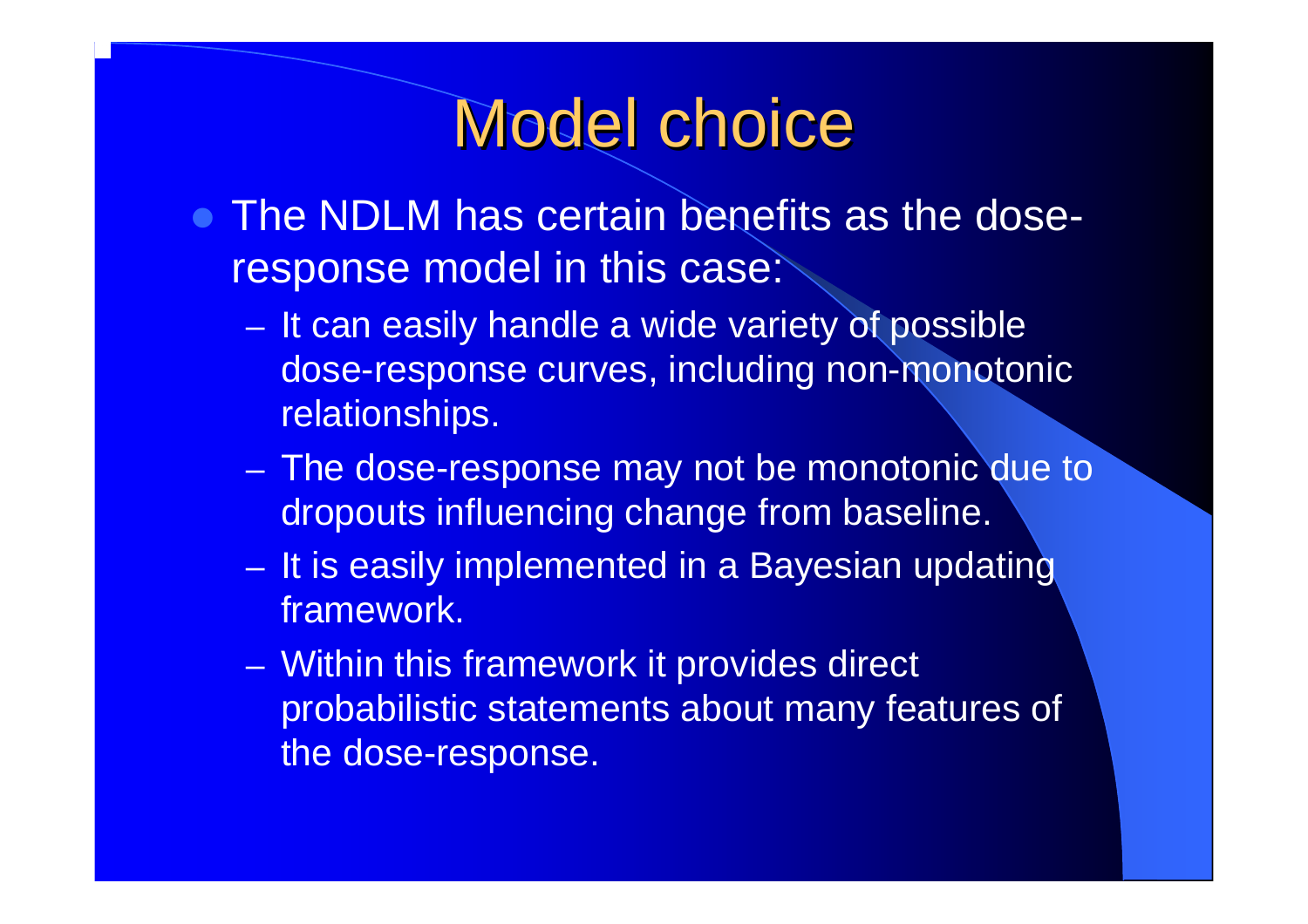# **Study design and simulation**

- $\bullet$  Study objective is to find dose that gives 1.5pts improvement over placebo.
- **Design:** 
	- **Links and State** 7 active doses + placebo + active comparator.
	- **Links and State** – Parallel group
	- **Links and State** – Equal allocation to treatments initially.
	- **Links and State** – Interim analyses to drop ineffective doses or stop study.
- Study will run to completion as long as at least one dose shows 1.5pts improvement over placebo.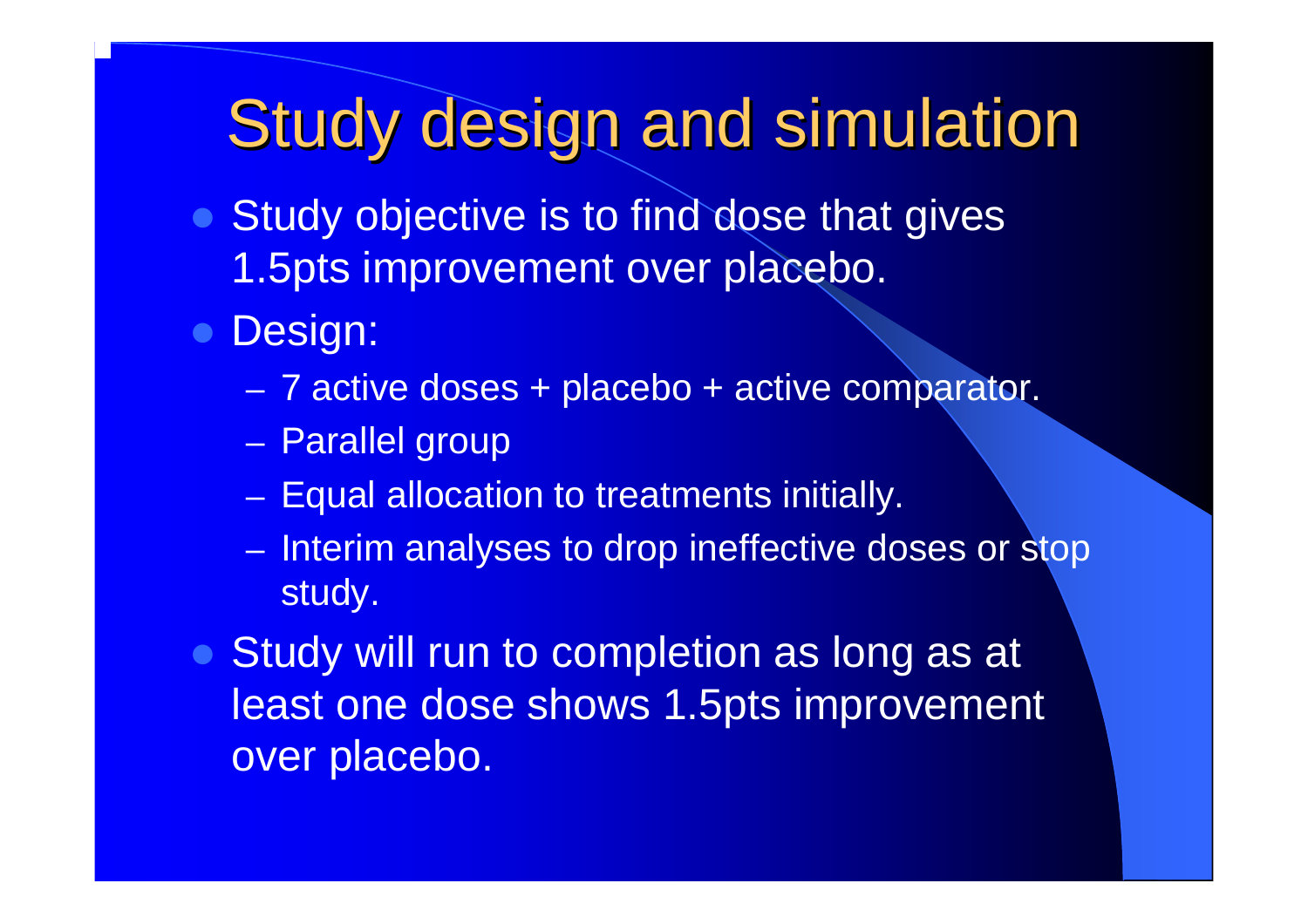# **Study design and simulation**

- Simulation performed to select criteria for dropping doses / terminating the study.
- When should the interim analyses be carried out?
	- Equally spaced?
	- –First interim after 50% of subjects complete?
- **Assess Type I error of the procedure.**
- Assess the gains in efficiency over a standard parallel group study.
- $\bullet$  Investigate across a variety of different simulated dose-response curves.
- NDLM implemented in WinBUGS v1.4 with data handling and manipulation in SAS.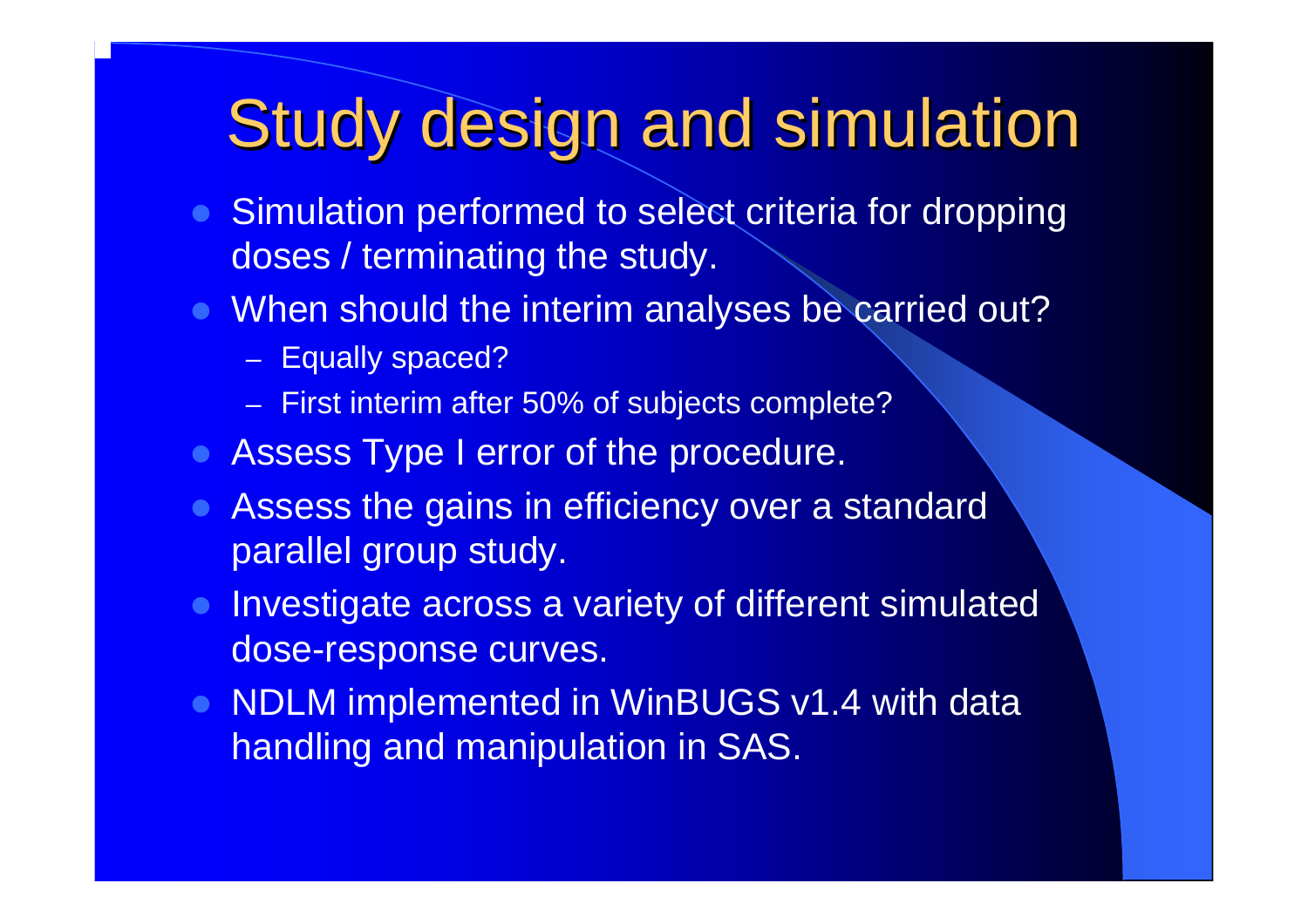#### **Simulation results** NDLM



 $\bullet$  NDLM characterises the underlying dose-response with interval estimates around the model estimates.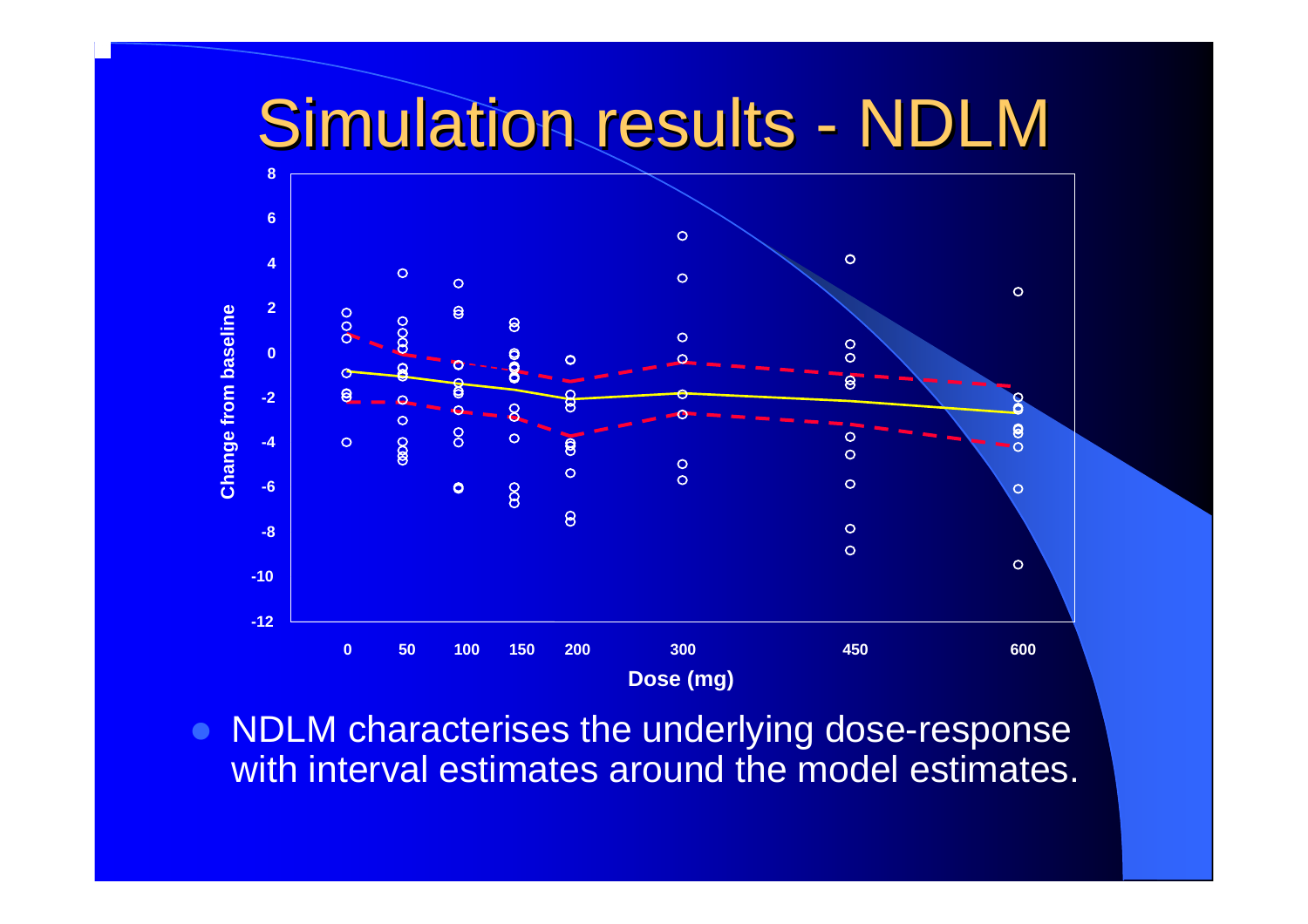

- $\bullet$  Probability of achieving <1.5pts difference over placebo at each dose.
	- i.e. Probability of futility = P(Futility).
- $\bullet$ Drop two lowest doses with P(Futility) > 0.8
- $\bullet$  Highest doses show some evidence of an effect P(Futility)<<0.8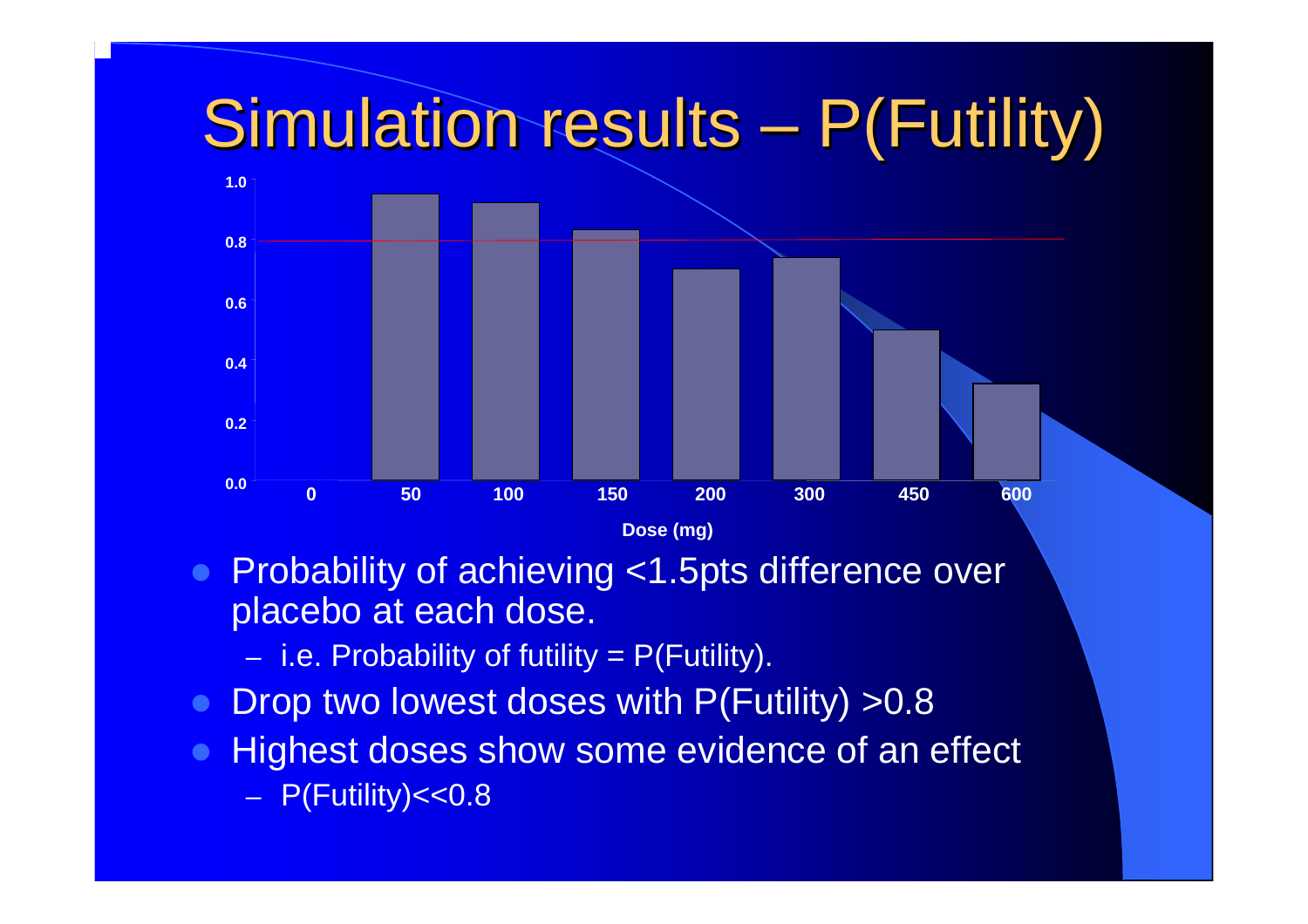### Simulation results -– # Interims

| <b>Simulation</b><br><b>Scenario</b><br><b>Power (average n)</b> | $\boldsymbol{0}$<br>(No dose<br>response) | (Modest<br>improvement) | $\overline{2}$<br>(Clinically<br>important<br>improvement) |
|------------------------------------------------------------------|-------------------------------------------|-------------------------|------------------------------------------------------------|
| <b>0 interims</b>                                                | 0(280)                                    | 0.42(280)               | 0.83(280)                                                  |
| 1 interim                                                        | 0(156)                                    | 0.41(247)               | 0.84(265)                                                  |
| 2 interims                                                       | 0(118)                                    | 0.42(225)               | 0.81(256)                                                  |
| 3 interims                                                       | 0(97)                                     | 0.41(209)               | $\overline{0.83(249)}$                                     |

- $\bullet$  P(At least one dose >1.5pts improvement)
	- If a clinically important effect exists, this is picked up in the study.
- $\bullet$ 280 is maximum sample size if study runs to completion.
- $\bullet$  Average n shows that if there is little or no effect the average sample size decreases
	- Stopping early, or dropping ineffective doses.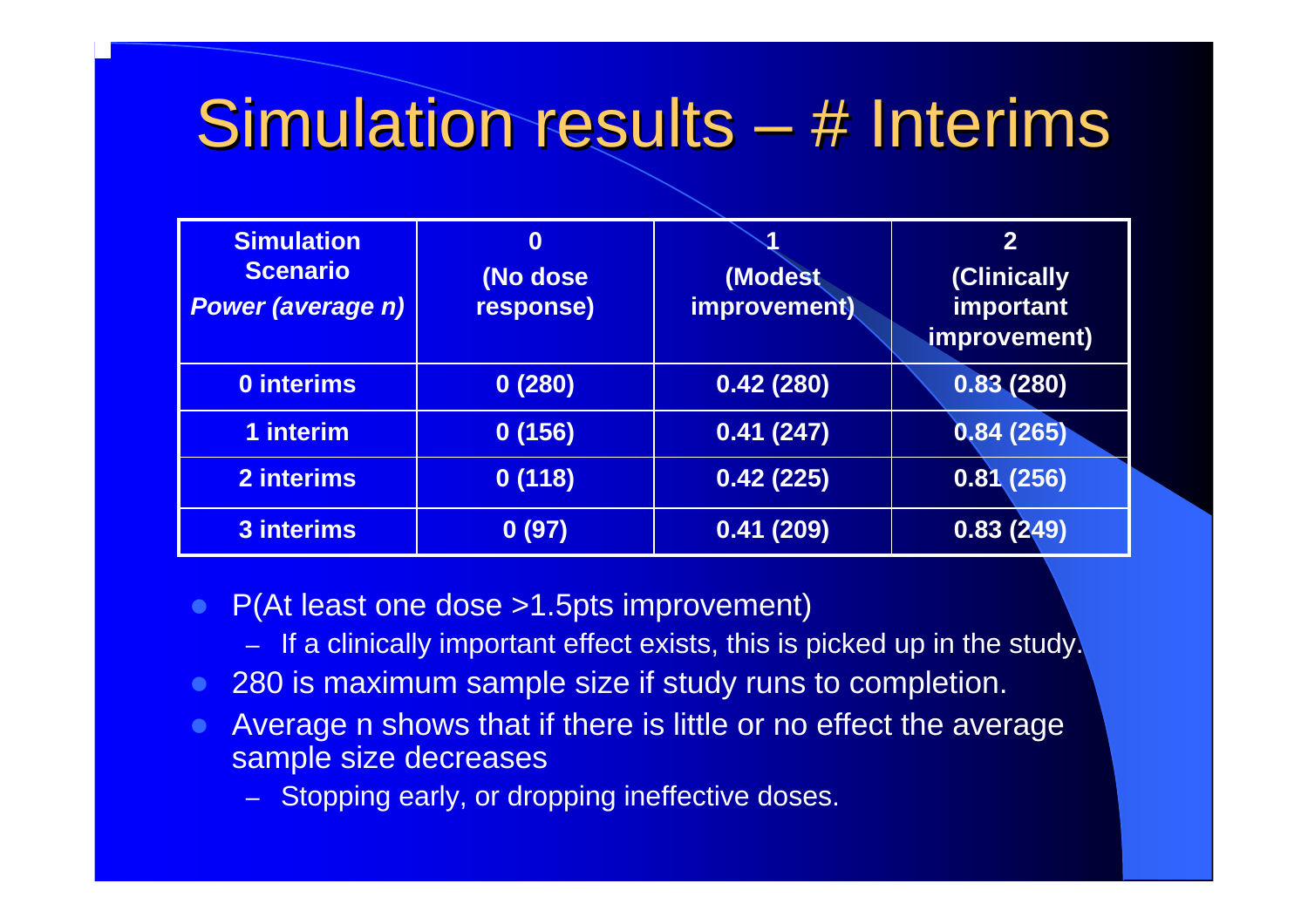#### **Simulation results** - Cost savings

| <b>Simulation</b><br><b>Scenario</b>                                      | $\bf{0}$<br>(No dose<br>response) | (Modest<br>improvement) | $\overline{2}$<br>(Clinically<br>important<br>improvement) |
|---------------------------------------------------------------------------|-----------------------------------|-------------------------|------------------------------------------------------------|
| <b>Average total</b><br>sample size from<br><b>simulations</b>            | 118                               | 225                     | 256                                                        |
| <b>Saving in sample</b><br><b>size</b><br><b>(vs. 280)</b><br>randomised) | 162                               | 55                      | 24                                                         |
| <b>Financial Saving</b><br>at (\$3K/subject)                              | \$486,000                         | \$165,000               | \$72,000                                                   |

- $\bullet$  Direct cost savings can be made.
	- –Indirect savings are greater: Reduced time to decision, reallocating resource to new candidates.